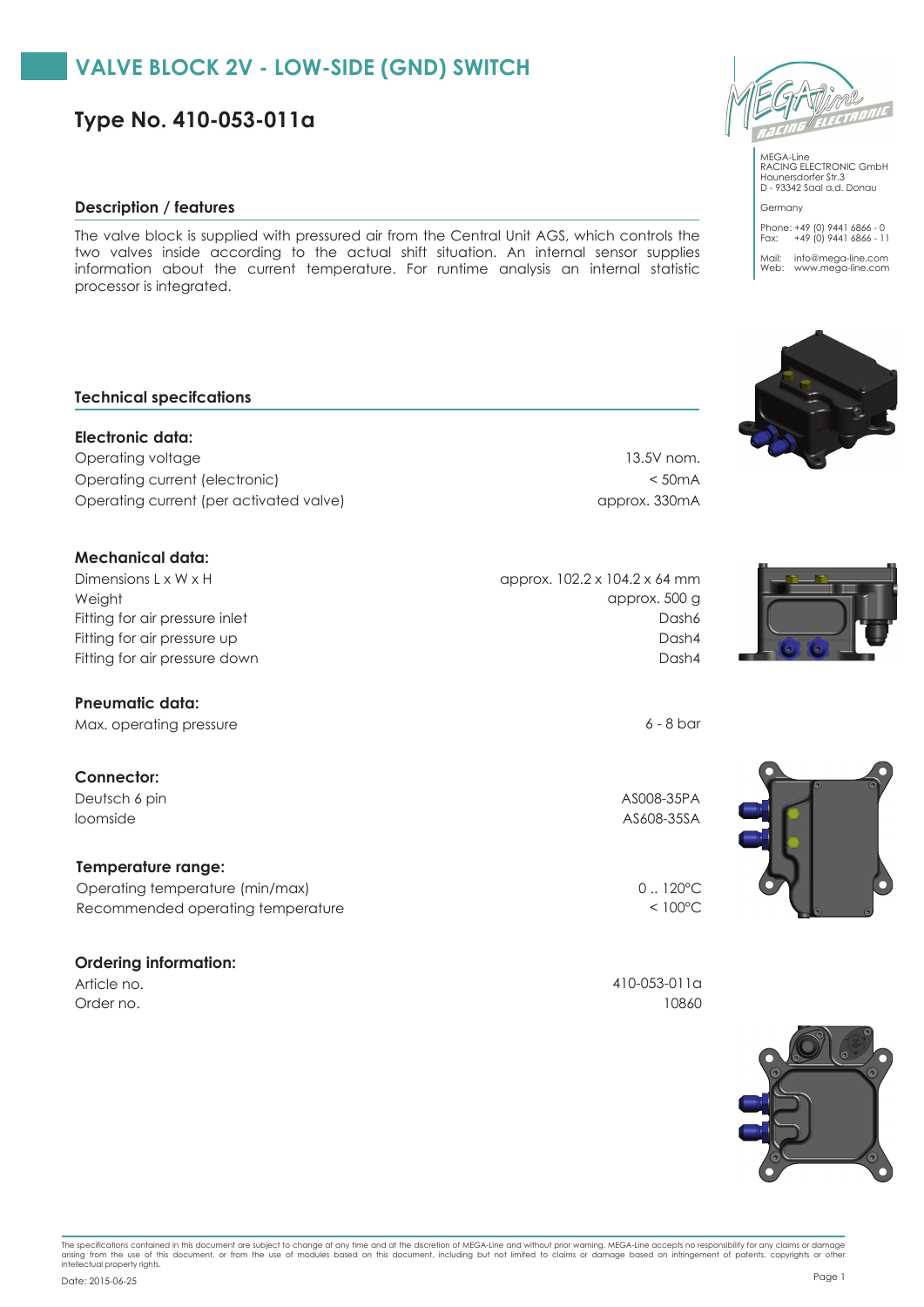# **VALVE BLOCK 2V - LOW-SIDE (GND) SWITCH**

**Type No. 410-053-011a**



MEGA-Line RACING ELECTRONIC GmbH Haunersdorfer Str.3 D - 93342 Saal a.d. Donau

Germany Phone: +49 (0) 9441 6866 - 0 Fax: +49 (0) 9441 6866 - 11

Mail: info@mega-line.com Web: www.mega-line.com

# **Pin assignment (electric)**

| Pin | Function    | Dia [AWG] | Type       |
|-----|-------------|-----------|------------|
|     | $+12V$      | 22        | pwr        |
| 2   | <b>GND</b>  | 22        | pwr        |
| 3   | valve UP    | 22        | digital in |
|     | valve DOWN  | 22        | digital in |
| 5   | n.c.        |           |            |
|     | temperature | 22        | analog out |

### **Port description (pneumatic)**

| Port | Function           | Dimension 1 | max.torque [Ncm] |
|------|--------------------|-------------|------------------|
|      | Air pressure inlet | Dash6       | 1200             |
|      | Air pressure DOWN  | Dash4       | 800              |
|      | Air pressure UP    | Dash4       | 800              |



The specifications contained in this document are subject to change at any time and at the discretion of MEGA-Line and without prior warning. MEGA-Line accepts no responsibility for any claims or damage<br>arising from the us